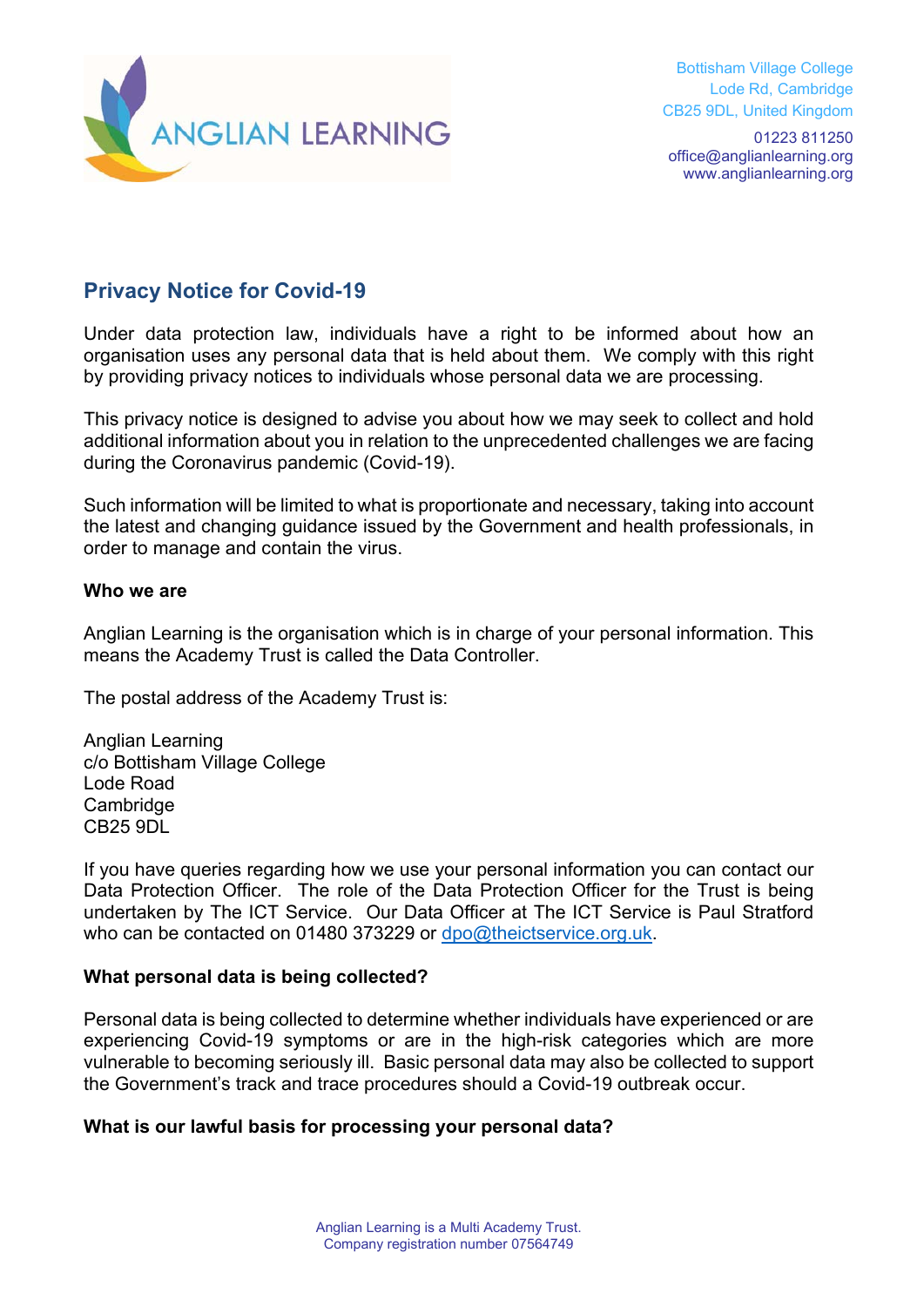The General Data Protection Regulation requires specific conditions to be met to ensure that the processing of personal data is lawful. These relevant conditions are met:

 **Article 6(1)(d) –** is necessary in order to protect vital interests of the data subject or another natural person.

Recital 46 adds that "some processing may serve both important grounds of public interest and the vital interests of the data subject as for instance when processing is necessary for humanitarian purposes, including for monitoring epidemics and their spread"

 **Article 6(1)(e)** – is necessary for the performance of a task carried out in the public interest or in the exercise of the official authority vested in the controller.

Section 8 (c) of the Data Protection Act sets out that such a task must be necessary performance of a function conferred on a person by an enactment or rule of law. The Academies Act 2010 and Education Act 1996, requires the provision of an education to those of a compulsory school age.

The processing of special categories of personal data, which include data concerning a person's health are prohibited unless specific conditions can be met. These relevant conditions are below:

**Article 9(2)(i)** – is necessary for the reasons of public interest in the area of public health, such as protecting against serious cross-border threats to health.

Schedule 1, Part 2(6) – is necessary for reasons of public interest and for the purpose of a function conferred on a person be an enactment or rule of law; e.g. Health Protection (Coronavirus) Regulations 2020 and Coronavirus Act 2020.

Schedule 1, Part 1(3) – is necessary for reasons of public interest in the area of public health, and is carried out by or under the responsibility of a health professional, or by another person who in the circumstances owes a duty of confidentiality under an enactment or rule of law, eg Governmental guidance published by Public Health of England.

## **Am I required to provide my personal data under a statutory requirement?**

Whilst the provision of data is not a statutory requirement and you may choose not to provide it when requested, you are strongly advised that it is in the best interests of all to provide this information to us so that we are able to take relevant steps to keep you and others safe.

The information will be managed in a confidential manner. Where Covid-19 related data is to be used for general reporting or statistics, steps will be taken to anonymise the data and general numbers used, wherever possible.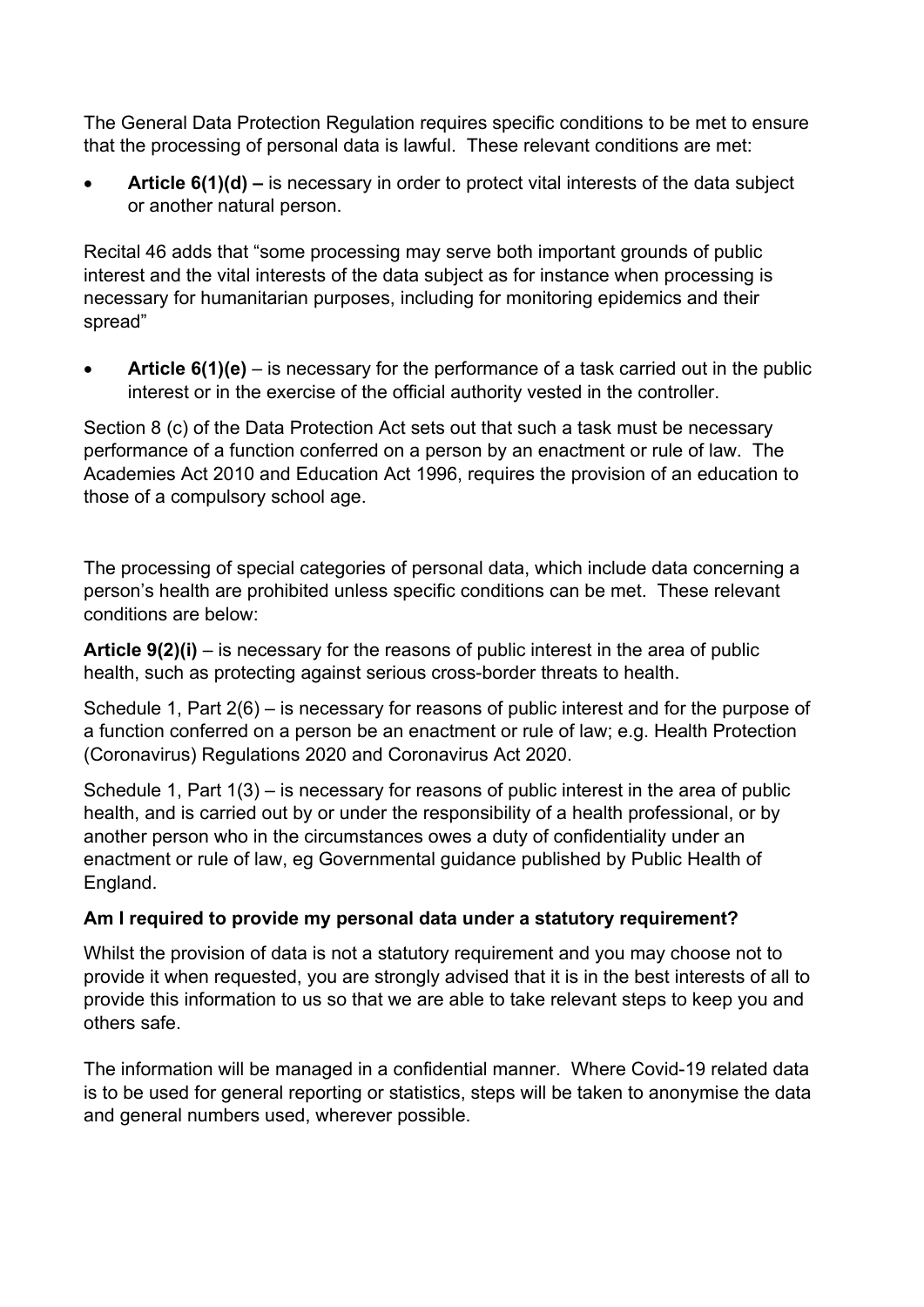

01223 811250 office@anglianlearning.org www.anglianlearning.org

## **When we give your information to others**

We may share your information with third parties for the reasons detailed below:

- With the Local Authority where necessary for the purpose of identifying individuals that are high risk and vulnerable;
- Internal teams to ensure that appropriate services and support are provided to those that need it;
- With other Health Organisations and bodies engaged in disease surveillance for the purposes of research, protecting public health, providing appropriate healthcare services to the public and monitoring and managing the Covid-19 outbreak. The information will only be processed and shared in line with the requirements of the Data Protection Act 2018.

#### **How long we keep your information**

We only keep your information for as long as we need to or for as long as the law requires us to. The information will be held by Anglian Learning until the risk to health posed by Covid 19 has been eliminated and in accordance with Government guidance.

If your data is passed to the NHS Test and Trace service in the case of a suspected outbreak, your information will be kept for up to 8 years, as part of the standard contacttracing period set out by Public Health England.

## **Your rights**

You have these rights:

- You can ask us for a copy of the information we have about you
- You can ask us to correct any information we have about you if you think it is wrong
- You can ask us to erase information about you (although we may have good reasons why we cannot do this)
- You can ask us to limit what we are doing with your information
- You can object to what we are doing with your information
- You can ask us to transfer your information to another organisation in a format that makes it easy for them to use.

There is more information in our Data Protection Policy which is available on the Anglian Learning website https://anglianlearning.org/financial-documents/data-protection/

## **Complaints**